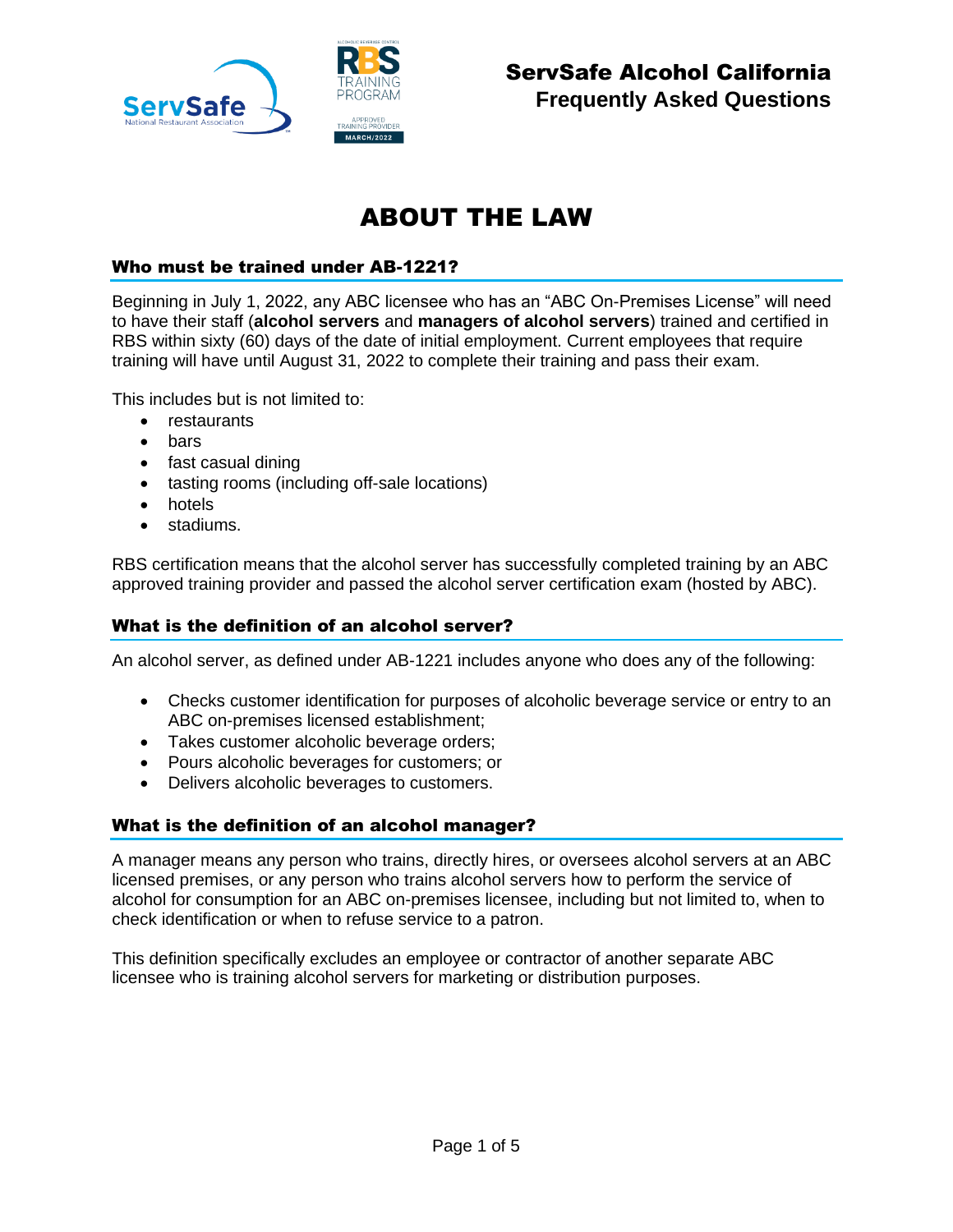

## ServSafe Alcohol California **Frequently Asked Questions**

## What is the difference between RBS and LEAD?

**Responsible Beverage Service (RBS)** training educates people seeking employment or those who are currently employed as servers of alcoholic beverages at on-premises licensed locations. It provides servers with the necessary knowledge and skills to responsibly serve alcoholic beverages to avoid causing alcohol related harm to their communities.

**Licensee Education on Alcohol and Drugs (LEAD)** is ABC's free voluntary prevention and education program for off-sale licensees and their employees. LEAD provides practical information on selling alcoholic beverages safely, responsibly and legally, and preventing illicit drug activity on or around their licensed establishment.

Although some local governments currently require servers working in their jurisdictions to attend a LEAD course, the ABC LEAD program will not fulfill the requirements mandated by AB-1221 and will not qualify as an ABC approved RBS Training when the new training mandate goes into effect in 2022.

#### What does On-Premises License mean?

"ABC On-Premises License" means an ABC license that grants the privilege to serve alcoholic beverages to customers who then consume them on the licensed premises.

#### Who is exempt from taking RBS training under the new law?

Anyone whose primary or occasional job duties do not fall under the definition of an alcohol server or manager or does not perform any of the duties as defined as the service of alcoholic beverages for consumption is exempt from mandated RBS training under AB1221. However, RBS Training can be completed by any person who wishes to do so under the statewide program.

#### What steps must a server take to get trained and certified?

**Step 1: Register on the [California Alcoholic Beverage Control Portal.](https://abcbiz.abc.ca.gov/)**

Create a User ID and Password. Confirm Email. Complete Application and get an ID Number. Pay the \$3.00 California RBS fee to the California ABC.

- **Step 2: Take the [ServSafe Alcohol California Online Course.](https://www.servsafe.com/access/ss/Catalog/ProductList/244)** Purchase course or use course key. Enter Server ID (ID Number from the California Alcoholic Beverage Control Portal) on the site, then complete the online course.
- **Step 3: Return to the [California Alcoholic Beverage Control Portal](https://abcbiz.abc.ca.gov/) to take the exam.**

[View detailed instructions here.](https://views.paperflite.com/assets/626be2d5fcf34123602225f7?utm_name=California%20Alcohol&utm_source=servsafe&utm_medium=faq)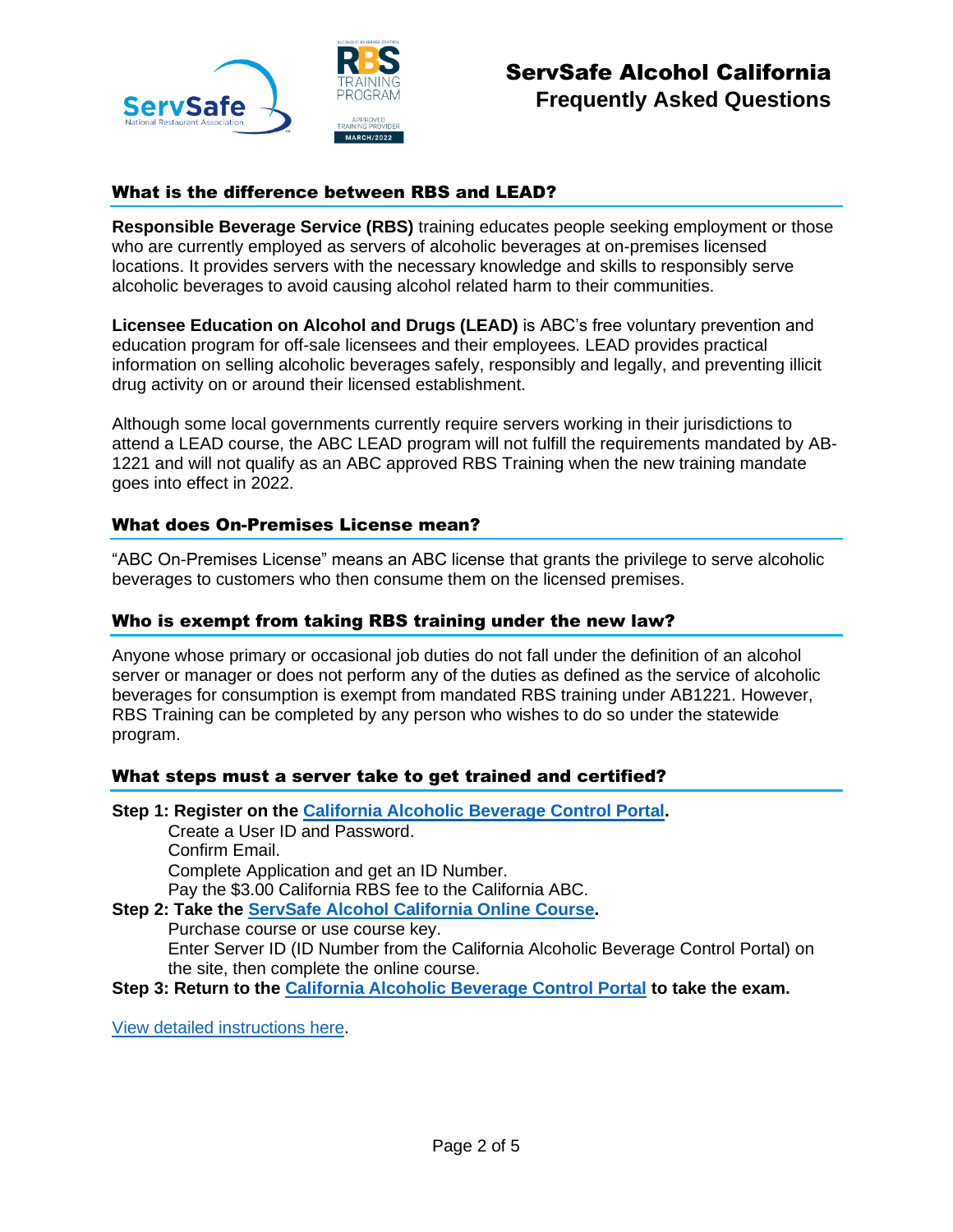

## SERVSAFE TRAINING

## Is ServSafe an approved training provider?

Yes!

ServSafe is listed as National Restaurant Association Solutions Alcohol, LLC. You can find our program by searching "ServSafe Alcohol" in the DBA search field.

#### What should I know about the training?

- \$15
- $\bullet$  2.5-3 hours
- Available in English. Spanish coming soon.

#### What content is covered?

- Alcohol Law and Your Responsibility
- Recognizing and Preventing Intoxication
- Checking Identification
- Handling Difficult Situations
- Managerial Responsibilities

#### Do I receive a Record of Training?

Yes! After completing the training, you will receive a downloadable, printable PDF showing you completed the course. This is available in your user account on ServSafe.com. This is NOT the end credential the server needs in California.

## I recently completed the standard ServSafe Alcohol training course. Do I still need to take another training course and pass an exam in order to be certified after July 1, 2022?

Yes. All alcohol servers and managers must take this new California specific training and exam.

## How soon after completing ServSafe training can a server take the exam from California?

ServSafe sends the results to California instantly through an API. The server will receive a notification email from the California Alcoholic Beverage Control Portal as soon as our data has been received.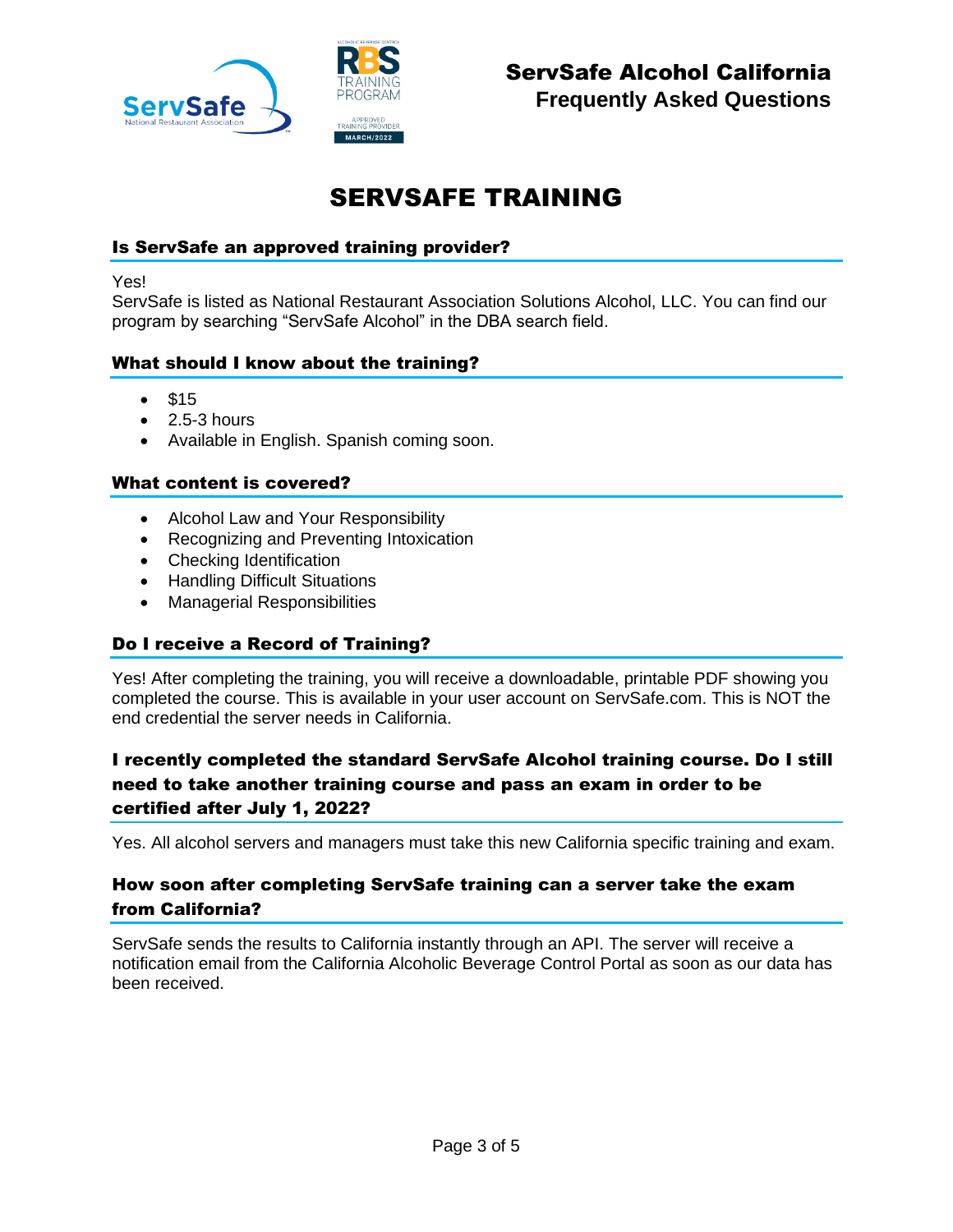

# CALIFORNIA ABC EXAM

## How long is the certification valid?

Once the server has successfully completed the training and exam, their certification is valid for 3 years. The alcohol server certification must be renewed prior to its expiration to remain valid.

#### What should I know about the exam?

- 50 questions
- 70% passing score
- 3 attempts. (After 3 attempts, they pay \$3 to California ABC and go through another training.)
- Users can access notes during the exam

## How do I get a copy of my RBS certification?

California ABC will not be issuing physical or downloadable RBS certificates.

Upon completion of training and the certification exam, the alcohol server will be issued a certification number which is valid for three years. The alcohol server certification number is recorded on the Alcohol Server's Dashboard in the training history at the bottom of the page of the RBS Portal. Licensees will be able to verify that their servers are RBS certified using the certification number and the server's name as we get closer to the legal requirement for the mandatory statewide training.

California ABC advises servers to use a screenshot or Server ID as proof of certification.

#### What is my server ID number?

Your Server ID is in the "Server Certificate Details" box on your California ABC dashboard. It is called "ID Number" and is a nine-digit number.

#### Can staff be registered in bulk?

No, each server will need to register for their account individually.

#### How do I check if my staff is registered?

California ABC is using digital certificates and your servers can provide you with a screenshot of their server dashboard.

Note: California ABC is adding the ability to allow you to confirm your staff's status through the portal, but that feature is not yet available.